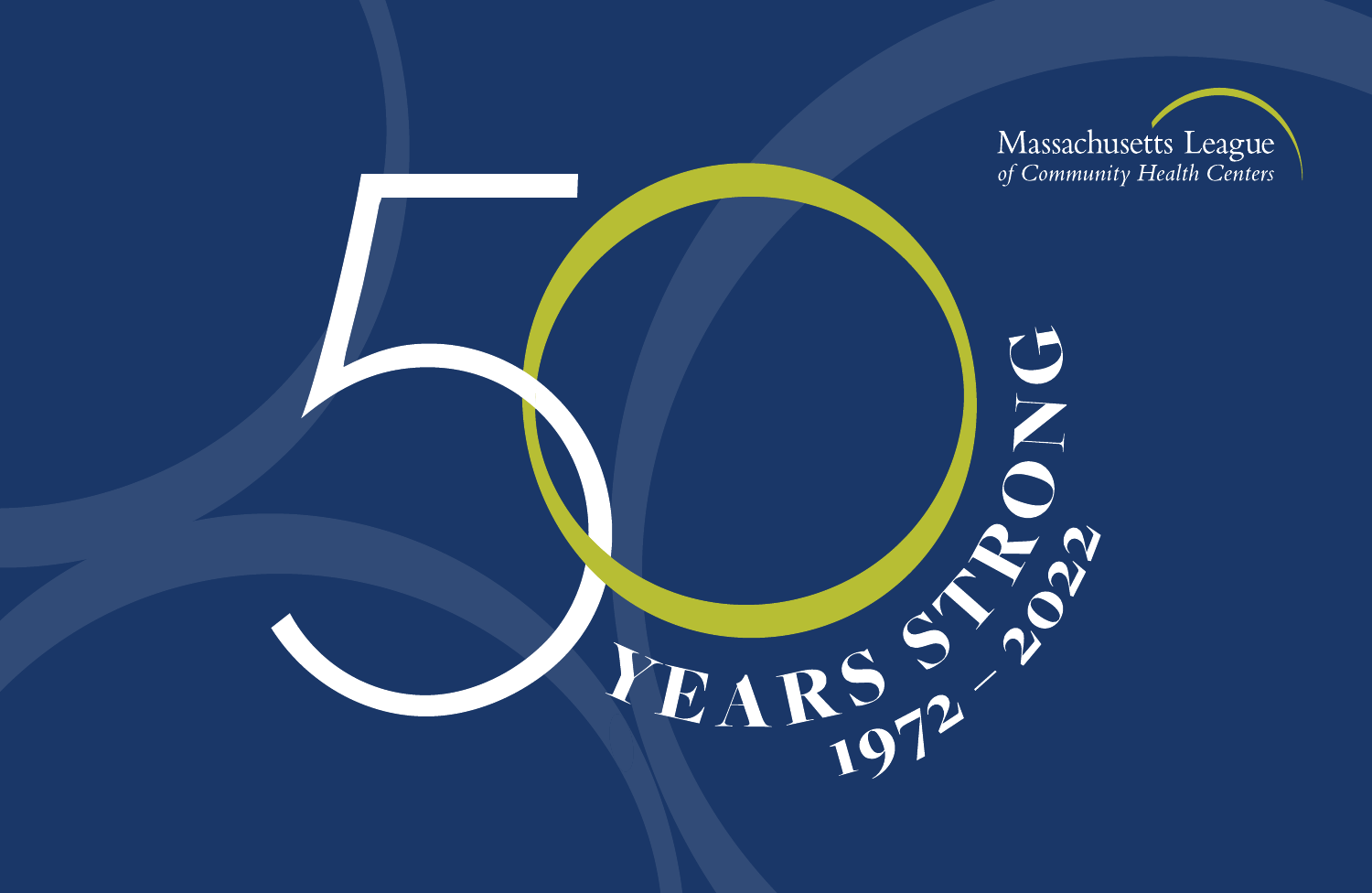**Please join us as we celebrate** 50 years of building and leading a movement of community health centers in Massachusetts! **For 50 years, the Massachusetts League of Community Health Centers has been working to ensure health equity across the Commonwealth. Together, let's commemorate this milestone as well as pay tribute to people and events that have helped shape and lead the association through the last 50 years, as well as recognize a group of individuals who continue to pave the way into the future.**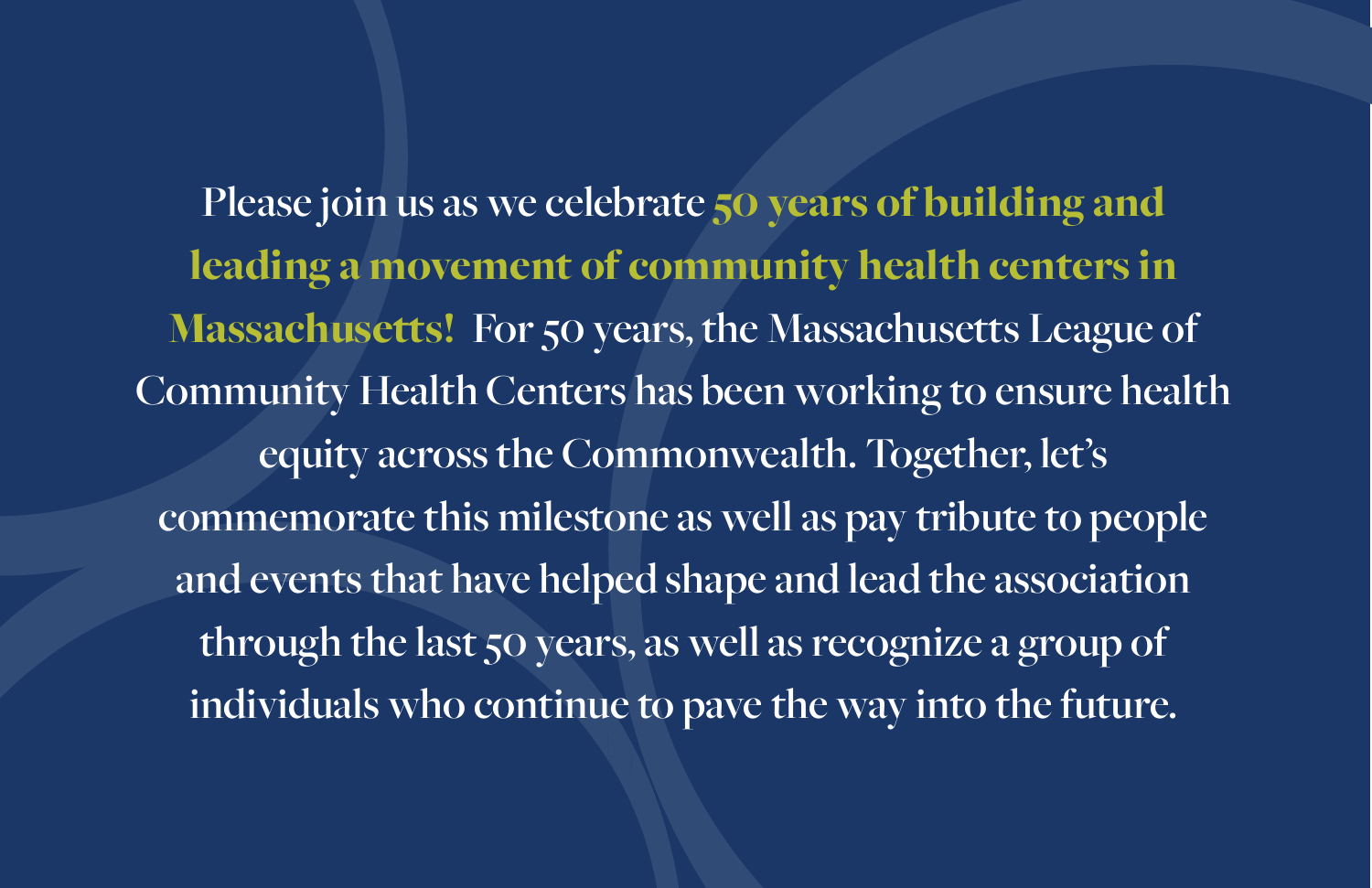# **saturday, june 18, 2022**

**6:00 pm Cocktails 7:00 pm Dinner, Program & Awards 9:30 pm Dancing and Socializing until midnight** *Black tie or business formal*

### **Kindly RSVP by June 3, 2022 with the enclosed reply card or register online at: <my.massleague.org/50th-Anniversary-Gala>**

**COVID-19 Policy: Guests in attendance must follow all State and local COVID-19 safety protocols which remain in effect at the time of the event, or any additional COVID-19 related guidance which may be announced by the Mass League in advance of the event.**

## **SHERATON boston hotel grand ballroom**

**39 Dalton Street, Boston**

*Overnight rooms available until May 26th at rate of \$329/night by calling (617) 236-2000 and identifying yourself as part of the Massachusetts League of Community Health Centers group*

> **For questions, email massleague50th@massleague.org**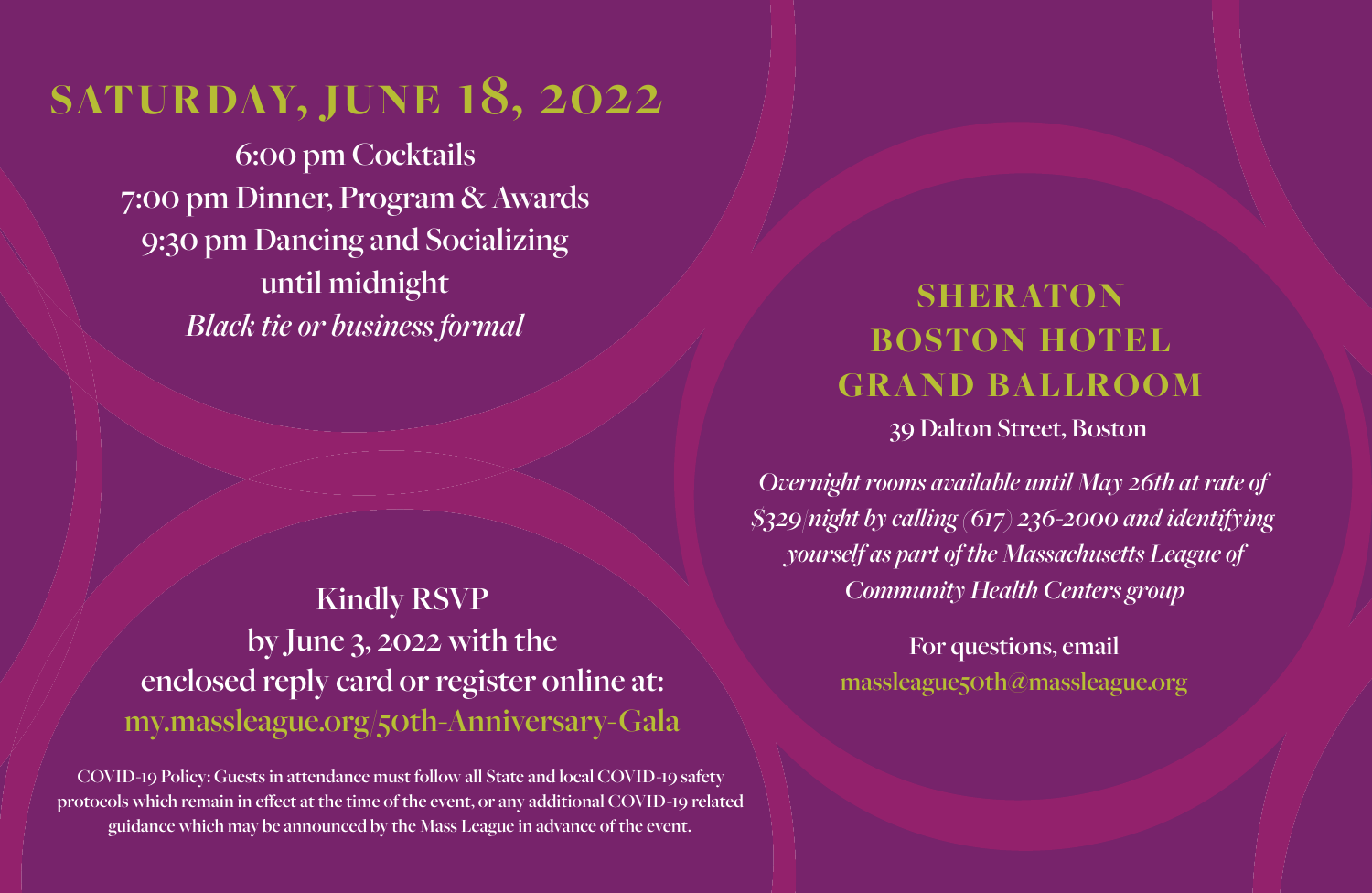#### **honorees**

**NATIONAL PUBLIC HEALTH SERVICE AWARD Rochelle P. Walensky, MD, MPH, Director** Centers for Disease Control and Prevention

**PUBLIC SERVICE AWARD Amanda Cassel Kraft** Assistant Secretary for MassHealth Executive Office of Health and Human Services

**OUTSTANDING COMMUNITY HEALTH CENTER CLINICIAN AWARD Azra Ali, MD, Primary Care Clinician** North Shore Community Health

**JOSEPH M. SMITH BOARD MEMBER AWARD Bruce Robinson** Lowell Community Health Center

**OUTSTANDING COMMUNITY HEALTH CENTER CEO AWARD Barry Bock** Boston Health Care for the Homeless Program

**OUTSTANDING COMMUNITY HEALTH CENTER EMPLOYEE AWARD Juan Carvajal, Director of Facilities and Maintenance** Holyoke Health Center

> **Hue Cam Diep, Lead Patient Service Representative** Manet Community Health Center

**EDWARD M. KENNEDY FOUNDER AWARD Allison Coleman, CEO** Capital Link and Community Health Center Capital Fund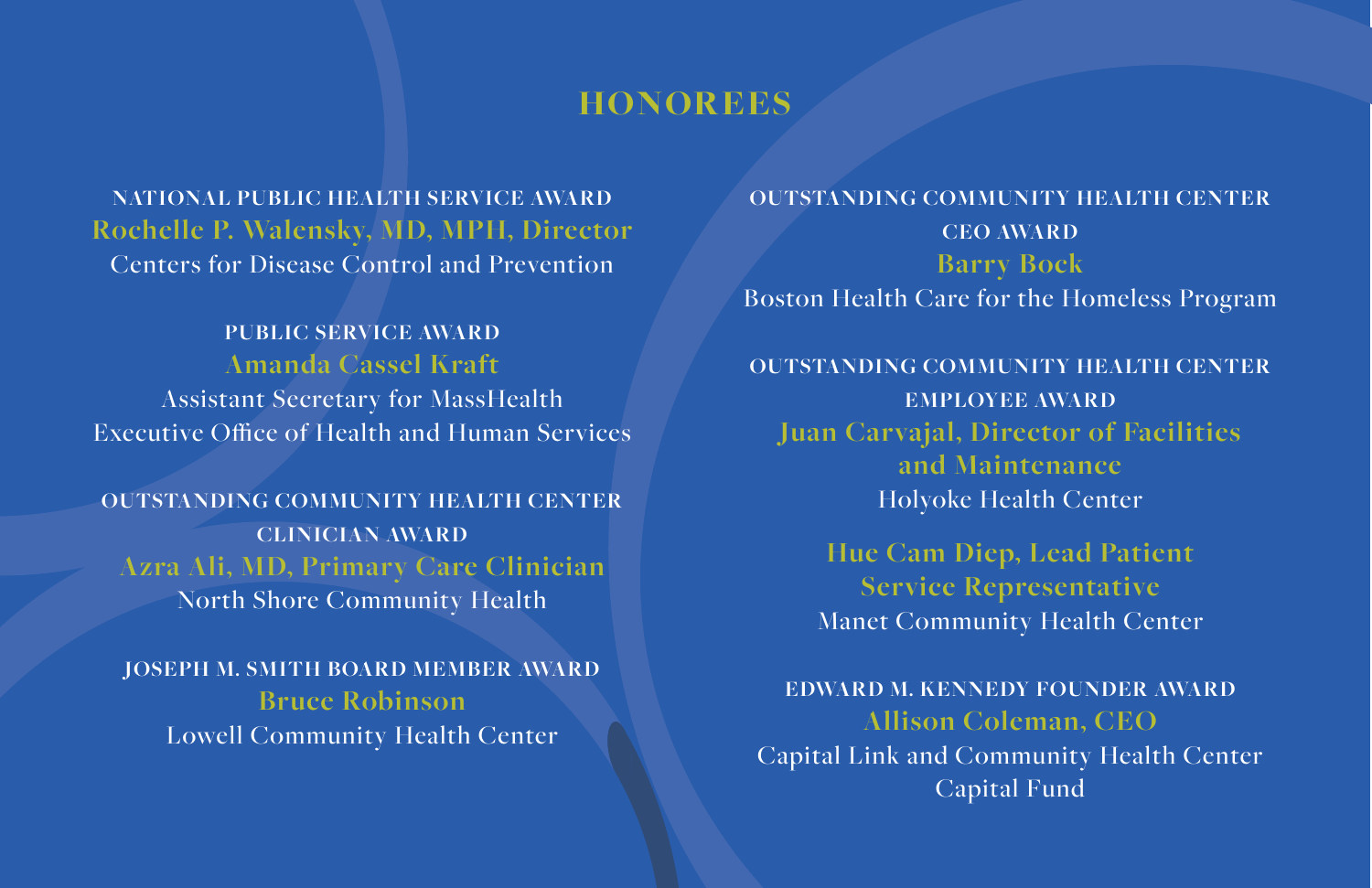#### **50th anniversary honorary committee** *(as of 5-2-22)*

#### **CO-CHAIRS**

Elizabeth Browne James W. Hunt, Jr. PhD Myechia Minter-Jordan, MD, MBA Rev. Gloria E. White-Hammond, MD, MDIV

**Jim Hooley** 

Congressman Jake Auchincloss Edward M. Augustus, Jr. Governor Charlie Baker JudyAnn Bigby, MD Jeff Brandes James T. Brett Ronald Coursey **Jack Cradock** Sean Curran Andrew Dreyfus Daniel J. Driscoll Deborah Enos Joseph D. Feaster, Jr., Esq. Guy Fish, MD, MBA Attorney General Maura Healey

Feygele Jacobs Jackie Jenkins-Scott Sue Joss Congressman William Keating Quincy Mayor Thomas Koch Howard K. Koh, MD, MPH Robert F. Lewis, Jr. Juan Fernando Lopera James Luisi Congressman Stephen Lynch Senator Edward Markey Congressman James McGovern Stan McLaren Congressman Seth Moulton

Congressman Richard Neal Deval Patrick Carlene Pavlos M. Lee Pelton Congresswoman Ayanna Pressley Howard Purcell, OD, FAAO Sara Rosenbaum, JD Springfield Mayor Dominic J. Sarno Steven Tringale Kate Walsh Steve Walsh Karen Holmes Ward Rev. Mariama White-Hammond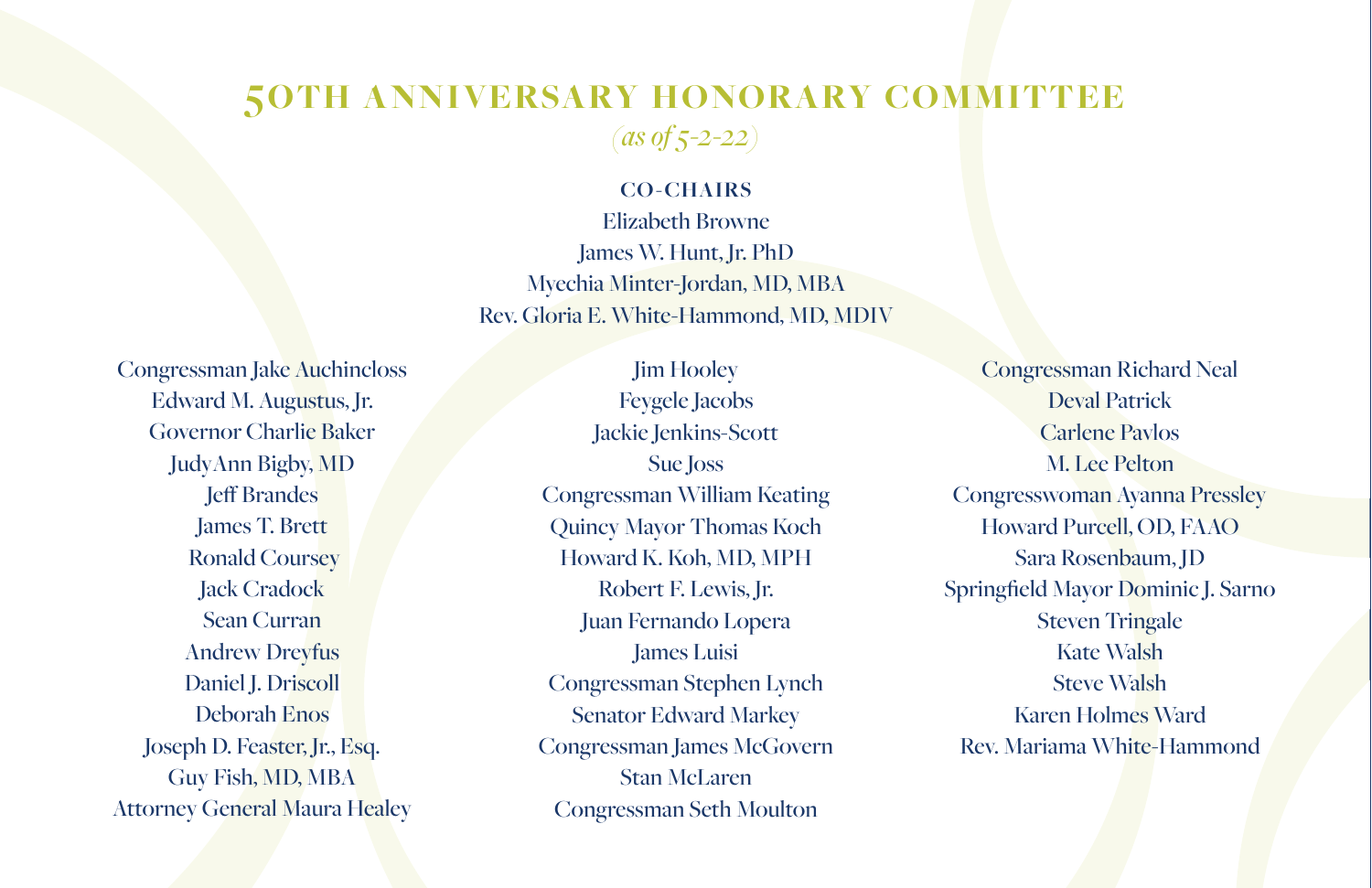### **reply**

Please reserve \_\_\_\_\_\_\_\_\_ seats. \$250 per person, \$2,500 per table of 10. Enclosed is my check for  $\hat{S}$ Reservations & seat assignments provided at door. All but \$90 per person is tax deductible. I cannot attend, but would like to support the Mass League. Enclosed is my check for  $\mathcal{S}$ 

Name/Organization (please list names of individuals on back)

|                      | <b>Billing Address/City, State, Zip</b> |  |
|----------------------|-----------------------------------------|--|
|                      |                                         |  |
| <b>Email Address</b> | Telephone                               |  |

\_\_\_\_\_\_\_\_\_\_\_\_\_\_\_\_\_\_\_\_\_\_\_\_\_\_\_\_\_\_\_\_\_\_\_\_\_\_\_\_\_\_\_\_\_\_\_\_\_\_\_\_\_\_\_\_\_\_\_\_\_\_\_\_\_\_\_\_\_\_

**Credit Card Payment & Online Registration**:<my.massleague.org/50th-Anniversary-Gala> **Check payment:** Mail reply & check to: Massachusetts League of Community Health Centers, 40 Court Street, 10th floor, Boston, MA 02108